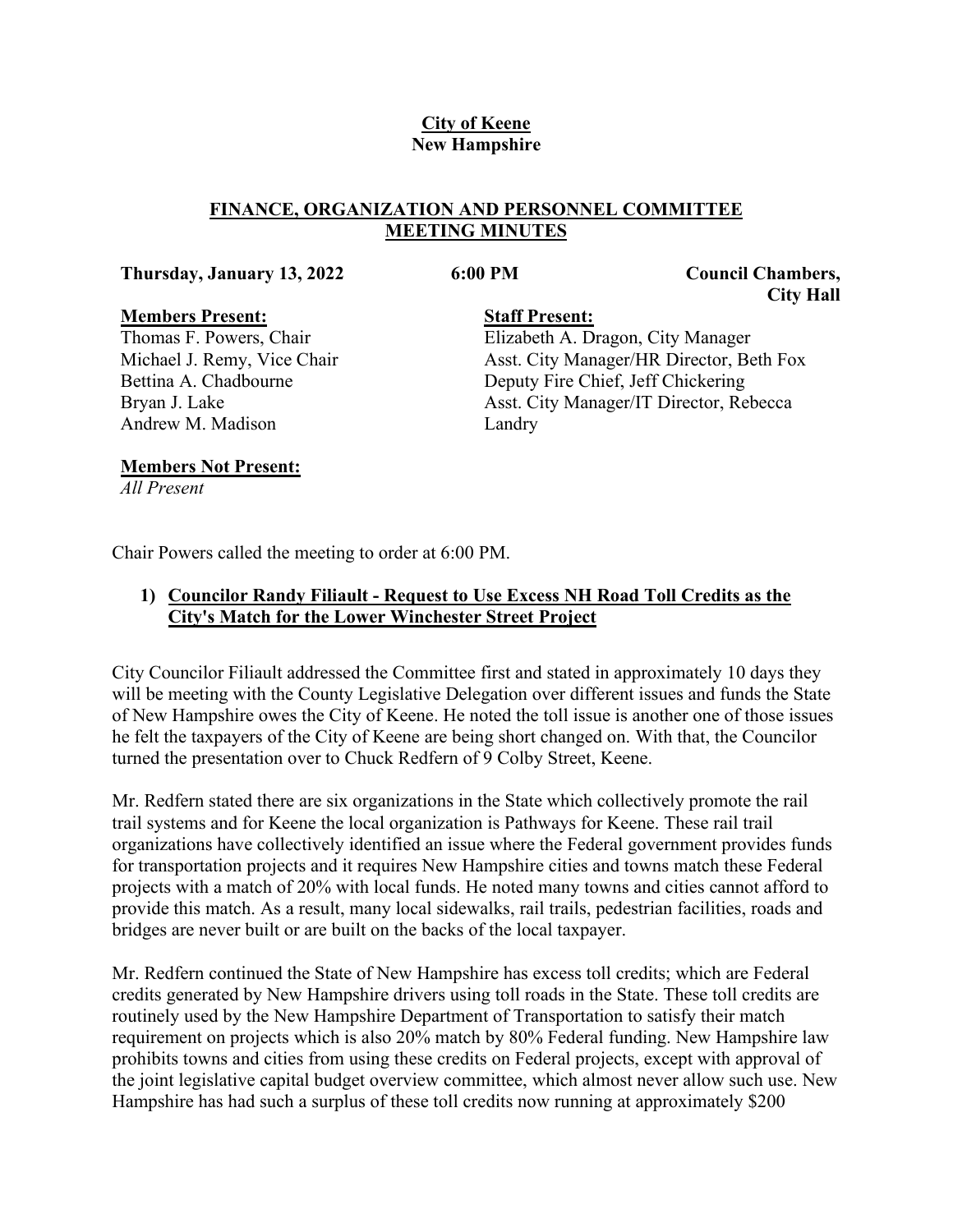million. Mr. Redfern stated Senator Shaheen has inserted a provision in the recently passed Federal infrastructure bill that would allow New Hampshire DOT to sell these credits to other states at a discount. He added a simple change in State law will allow New Hampshire cities and towns to use the same Federal credits, and no Federal approval would be required for this. Mr. Redfern stated what they are proposing is to sponsor the necessary change in State law to allow New Hampshire cities and towns to use these credits without payment – however, Council support is necessary to get this into law.

Mr. Redfern went on to explain, toll credits are paid by drivers and are used to build and maintain New Hampshire interstate highways. They can also be used as credits in lieu of State matching funds on Federal projects, but according to DOT policy they are only on projects administered by New Hampshire DOT. The recently passed Federal toll credit Marketplace Act would allow surplus toll credits to be sold to other states at a discounted rate. The group feels New Hampshire surplus toll credits should also be made available to municipalities and nonprofit groups for their 20% match to secure Federal grants.

He went on to say, these additional 20% in toll credits are going to help build New Hampshire projects or are they going to support out of state projects; this is the basic premise to be kept in mind. Some argue this could reduce Federal funds coming into municipalities. If the municipalities are allowed to buy these toll credits at a discounted rate as other states are going to be permitted to do, preference ought to be given to New Hampshire. Toll credits are not cash, but are applied to federally supported projects.

Mr. Redfern referred to the lower Winchester Street project and felt there could be the compromise using these credits instead of the City matching at 20% but perhaps matching at 10%; this could be a savings of nearly half a million dollars, which is significant money for the local taxpayer. Mr. Redfern stated the Town of Swanzey recently submitted a request for one of their Rail Trail project for toll credits be applied, but that was quickly rejected in an email. Hence, he felt Keene should have a fallback position and go for the discounted rate. This concluded Mr. Redfern's comments.

The Manager noted Mr. Redfern is great at finding the City available money and every time he calls with an idea staff pays attention. When he called about this project, the City agreed to be a test case with the New Hampshire Department of Transportation and to request funding. The City did select the Lower Winchester Street project as the project to use for the request. The Manager stated she has submitted a request to the Commissioner of New Hampshire Department of Transportation for the Lower Winchester Street reconstruction project. This project is just over \$9 million dollars and the City's local share is \$1.8 million dollars. The City has put in a request for 50%; the discounted value of the toll credits and made the case if they are in fact going to sell it on the marketplace at a discounted rate it makes more sense to keep those dollars here, invest them locally in New Hampshire and that we respectfully request that 10% of our 20% match be funded through those toll credits. The Manager stated she has not heard back as quickly as Swanzey, and felt maybe that is a positive thing. She added she supports any sort of legislation that would help enable this and make this clear for the future that all municipalities would have an opportunity to pay the same rate DOT is going to sell these credits to other states.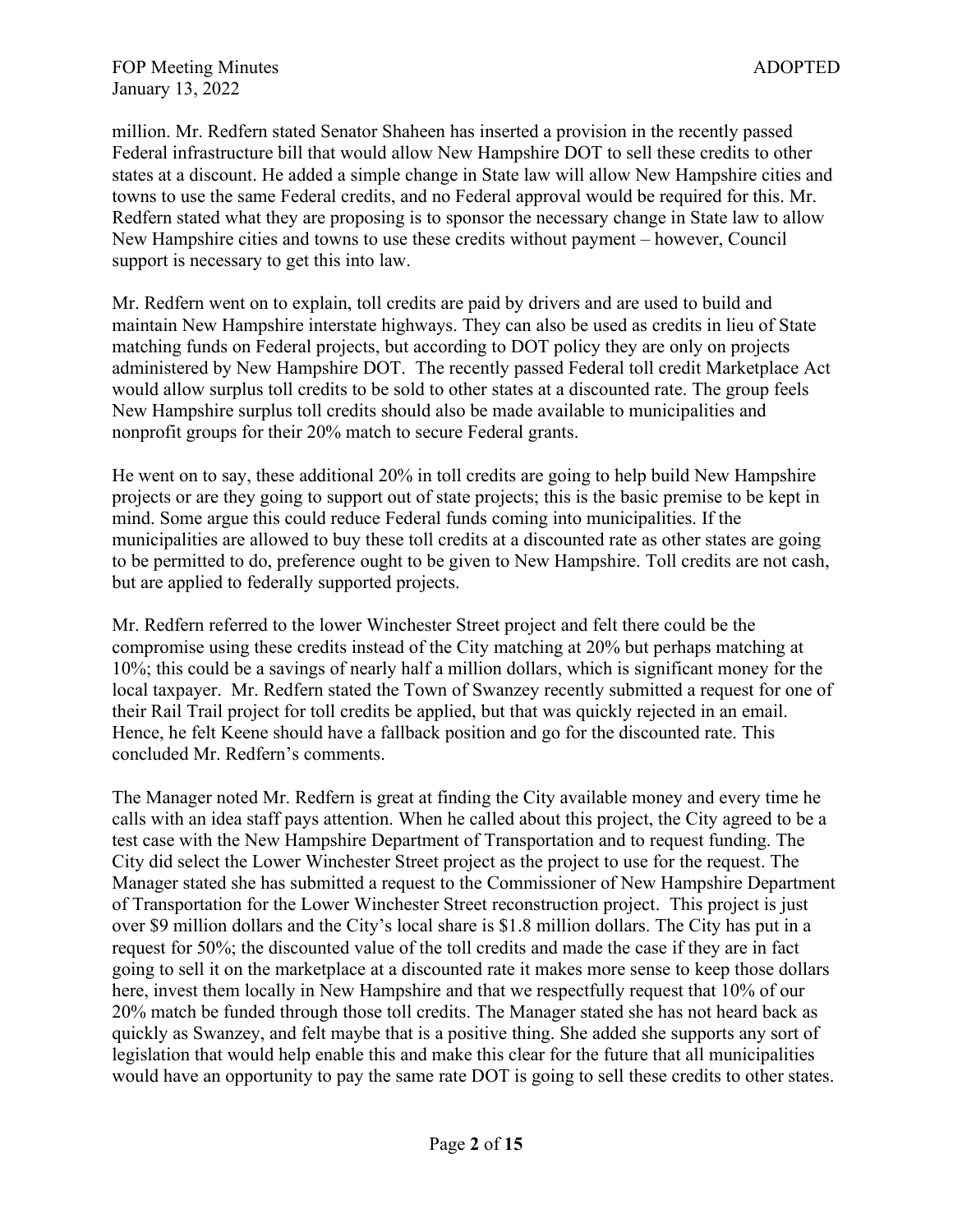Councilor Filiault applauded the City Manager for moving forward on this. He added if the City doesn't get aggressive and go after what is owed us, the City won't get it. He added silence is not an option anymore – this is money owed to the tax payers. Mr. Redfern stated it will be in the legislators' hands to make the change and there is some language identified to help make the change happen.

Councilor Remy extended his appreciation to the two presenters for all their efforts. Councilor Madison echoed Councilor Remy's comments and indicated he wasn't aware toll credits before Council Filiault brought this to the Council's attention. He referred to RSA 228-12a and suggested if language is being submitted to the legislature, they request that they amend RSA 228-12a – "*to open up the use of toll credits for non-vehicular travel*". At the present time the way in which the RSA reads is that it restricts toll credits to road and highway projects specifically for the use of motor vehicle and he felt this is why perhaps Swanzey's project was rejected so quickly because it was for a Rail Trail project. He stated he would like to see more environmentally friendly projects where these toll credits could be used.

Mr. Redfern stated they are proposing to add if Federal funding is also applied.

Councilor Lake made the following motion, which was seconded by Councilor Chadbourne.

On a 5-0 vote, the Finance, Organization and Personnel Committee recommends that the Mayor and City Manager submit a letter to the State on behalf of the City in support of the opportunity for the City to obtain surplus motor vehicle highway toll credits to fund the 20% local City match required to obtain Federal transportation grant funds and to take any appropriate action to accomplish this purpose.

# **2) 79E Community Revitalization Tax Relief Application for 112 Washington Street**

Councilor Powers noted he does not believe there is a conflict as there is no money involved, but Mr. Gorman is his cousin. The Committee did not object to the Chairman being part of this discussion. The Chairman noted the applicant and City staff have completed all the necessary background work related to this item and the project is at its final stages.

City Assessor Dan Langille addressed the Committee and stated there are two goals tonight; one is to determine if there is a public benefit for the project proposed tonight. If there is a public benefit, then the Committee deeds to determine what is the length of tax relief the City would be willing to provide the applicant. The tax relief is the value associated with the improved value, but the applicant will continue to pay taxes on what is there today. He turned the presentation over to the applicant.

Mr. Josh Gorman stated what he is proposing is to rehabilitate the Old Carriage House and by doing so he would be putting it on the tax rolls. He indicated the 79-E program is a great program, in that it gives the property owner some incentive to make improvements which are necessary and in the long term it creates tax value. He noted he did receive five years of relief for the main project based on pre-construction tax assessed value. Mr. Gorman stated what he is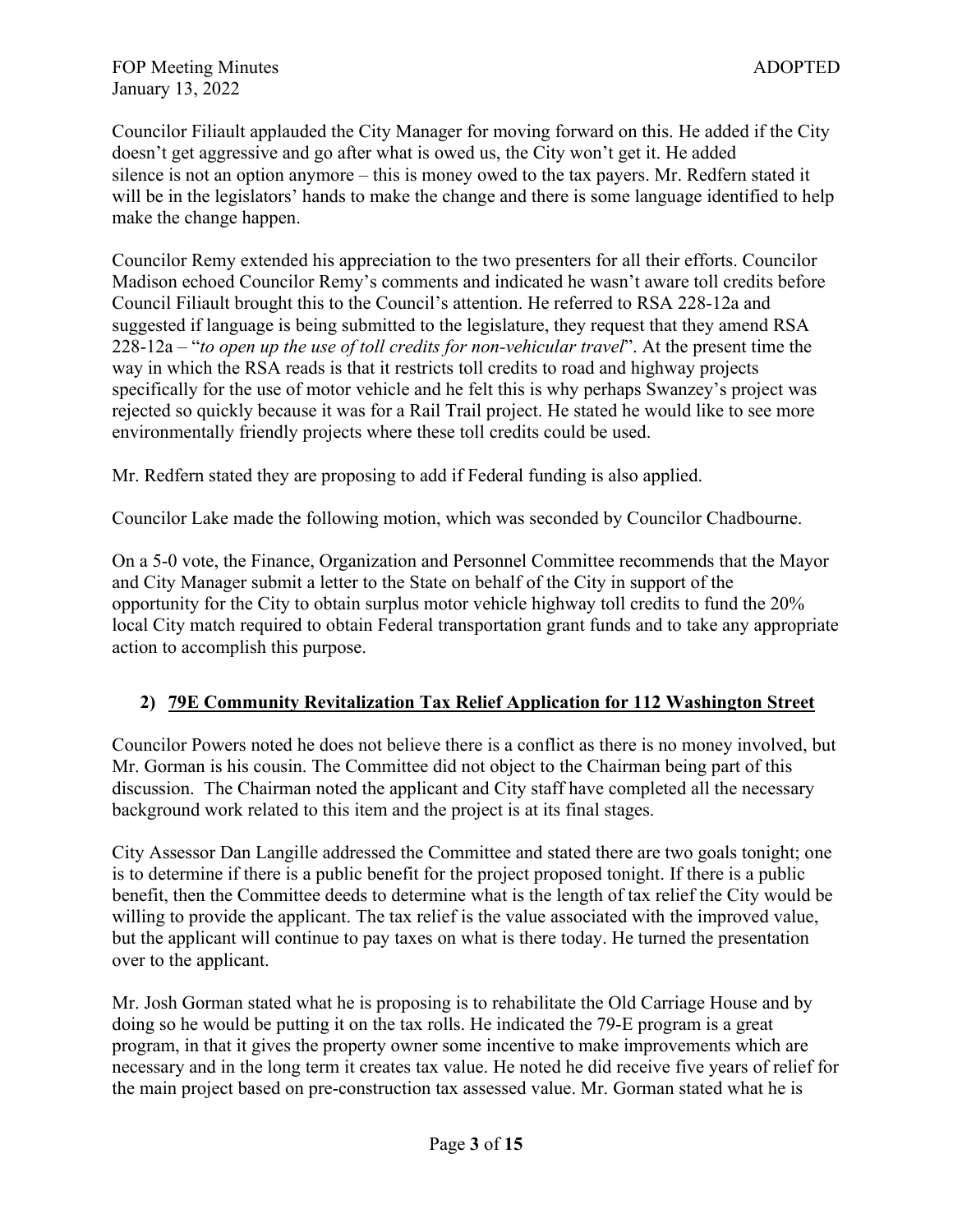requesting today in that he has met six out of nine possible criteria he appreciates any amount the City would be willing to give him in tax relief.

Councilor Remy felt this was a great project and that 79-E is a good incentive program to help reinvest in properties. He hoped this program will help the City upgrade some of its housing stock in other parts of the City.

Councilor Chadbourne asked whether the Carriage House was ever used as a living space. Mr. Gorman stated it was used for horse and buggies and at the present time sits roughly in that same condition. He added in order to maintain these pieces of architecture, it is essential to repurpose them. It is a full foundation, two story house. It has water, sewer and electric running to it.

Councilor Lake clarified the 79-E that exists on the main house will be treated separately from the tax relief that is given, assuming this item goes forward, from the carriage house; in three years it will just be tax relief on the carriage house. The Assessor answered in the affirmative. The Assessor added the committee report outlines all the public benefits the applicant has requested and staff's opinion on them. Staff feels this is a very thorough application and this is an exciting project. The only aspect staff does not agree with is that staff doesn't see this project directly supporting or integrating public art into the downtown. This does not to take away from the beauty or architecture of the building. The reason 79-E was put in place was to preserve architectural gems like this.

Councilor Remy stated he is in support of five years and felt this is something people should be applying for. He felt it is a great example of a project in this area.

Councilor Remy made the following motion, which was seconded by Councilor Chadbourne.

On a 5-0 vote, the Finance, Organization and Personnel Committee recommends granting a period of five years for this application.

Councilor Madison made the following motion, which was seconded by Councilor Chadbourne.

On a 5-0 vote, the Finance, Organization and Personnel Committee recommends that the City Council determine that the structure proposed for redevelopment located at 112 Washington Street is a qualifying and historic structure as defined by RSA 79E; that the structure is not within the tax increment financing district, but the structure is not a residential property, subject to an election towards tax assessment relief under the low income housing tax credit program of RSA 75-1A; that the proposed rehabilitation costs estimate exceeds the threshold amount of \$75,000 and constitutes substantial rehabilitation that is at least \$5,000 of the total rehabilitation costs and is devoted to energy efficiency in accordance with the US Secretary of the Interiors Standards for Rehabilitation; that the proposed rehabilitation is consistent with the City's master plan, and that the proposed rehabilitation provides the following public benefits as required by Resolution R-2018-33:

1. Enhances the economic vitality of downtown areas.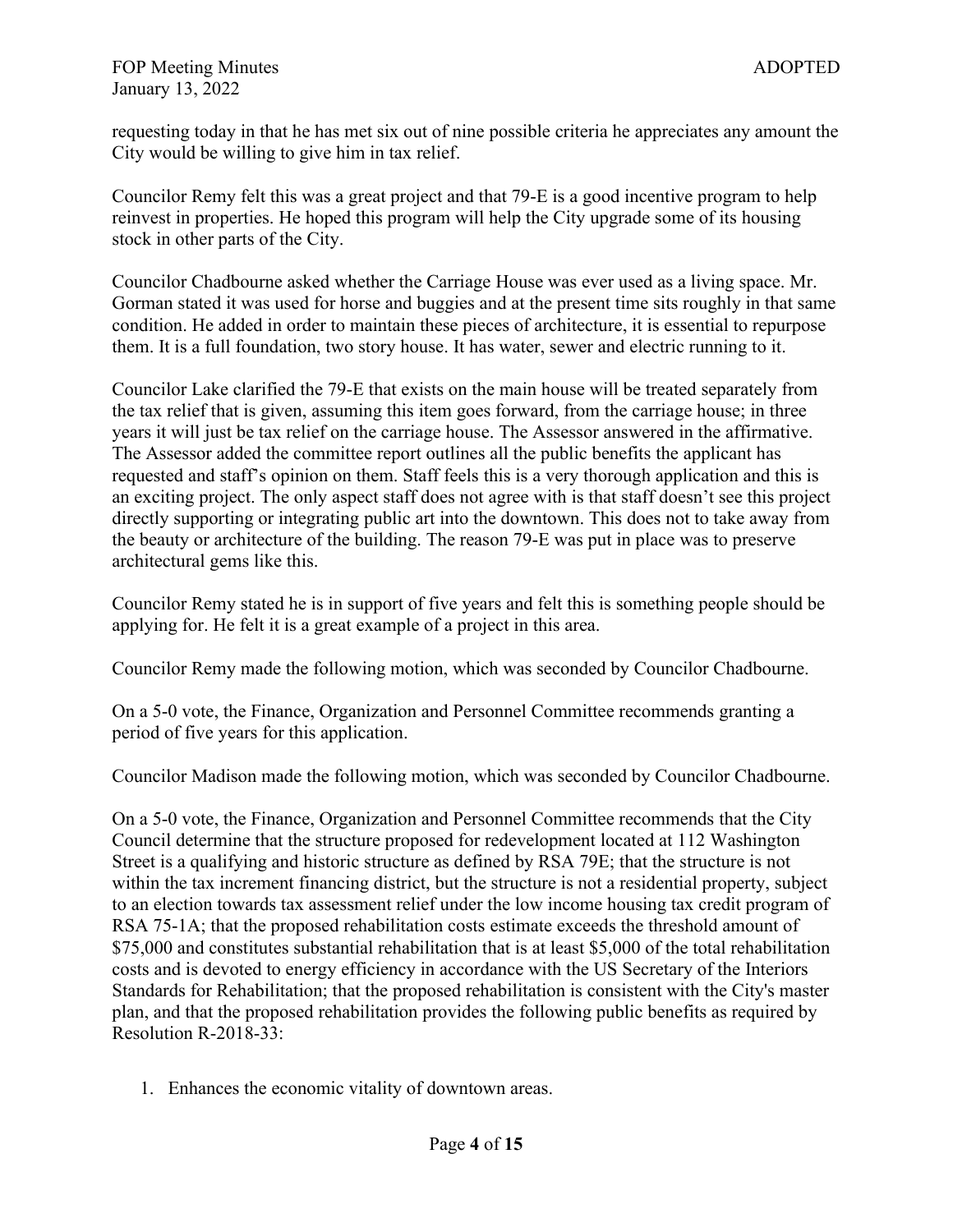- 2. Enhances and improves a structure that is culturally or historically important on a local, regional, state or national level, either independently or within the context of a Historic District Town Center or Village Center in which the building is located.
- 3. Promotes the preservation and reuse of existing building stock throughout a municipality by the rehabilitation of historic structures, thereby conserving the embodied energy in accordance with energy efficiency guidelines established by the US Secretary of the Interior Standards for Rehabilitation.
- 4. Promotes efficient design, safety, and a greater sense of community in a manner consistent with the Keene Comprehensive Master Plan.
- 5. Results in an increase in energy sustainability and conformance with the City adopted greenhouse gas emissions, as determined by Home Energy score of at least six and demonstrated carbon emissions reduction of at least 10.

Therefore, the Committee recommends that the application for real property tax relief on any assessed tax increment resulting from the substantial rehabilitation of the qualifying structure be granted for a period of five years, beginning with the substantial rehabilitation as determined by the City's Community Development Department, and conditioned upon the property owner granting to the City at the time of substantial completion, a covenant ensuring the structure shall be maintained and used in a manner that furthers the public benefits for the period of the tax relief to be recorded at the Cheshire County Registry of Deeds at the expense of the property owner.

### **3) 79E Community Revitalization Tax Relief Application for 310 Marlboro St., LLC**

Mr. Randall Walter addressed the Committee and stated 79-E program is an ideally suited program for 310 Marlborough Street. This is an 82,000 square foot building and when \$75,000 is invested into it would be the investment of .91 cents a square foot.

Mr. Walter noted this building has a great history in the City of Keene. It was originally built by the Pittsburgh Plate Glass Company for the Pittsburgh paints division and they manufactured paint brushes. It was a vital resource for that company to access New England's hardwoods. He indicated while this is a very important project for Keene it is not actually a historic building. This building was constructed in 1947 and while it was their intention to integrate it into the City fabric, it appears to be a brick building but it's really a steel structure. Hence, it is not as old as many of the other brick buildings in downtown Keene which date back to approximately the 1860s.

Mr. Walter stated this is a valuable building. The Kingsbury Company, another important piece of our City fabric purchased it and ran it through the 80s, and they added to the building and were wonderful stewards of the building. The building is in great condition structurally, yet its systems are terribly out of date and come from either two different periods of time. The building systems were either in the original building from 1947 or they were installed in the mid-80s, which is still 38 years ago. Mr. Walter noted to a typographic error in his report, he indicates 1974 it should correctly read as 1947.

Mr. Walter stated there are eight of the nine criteria that are germane to this application. There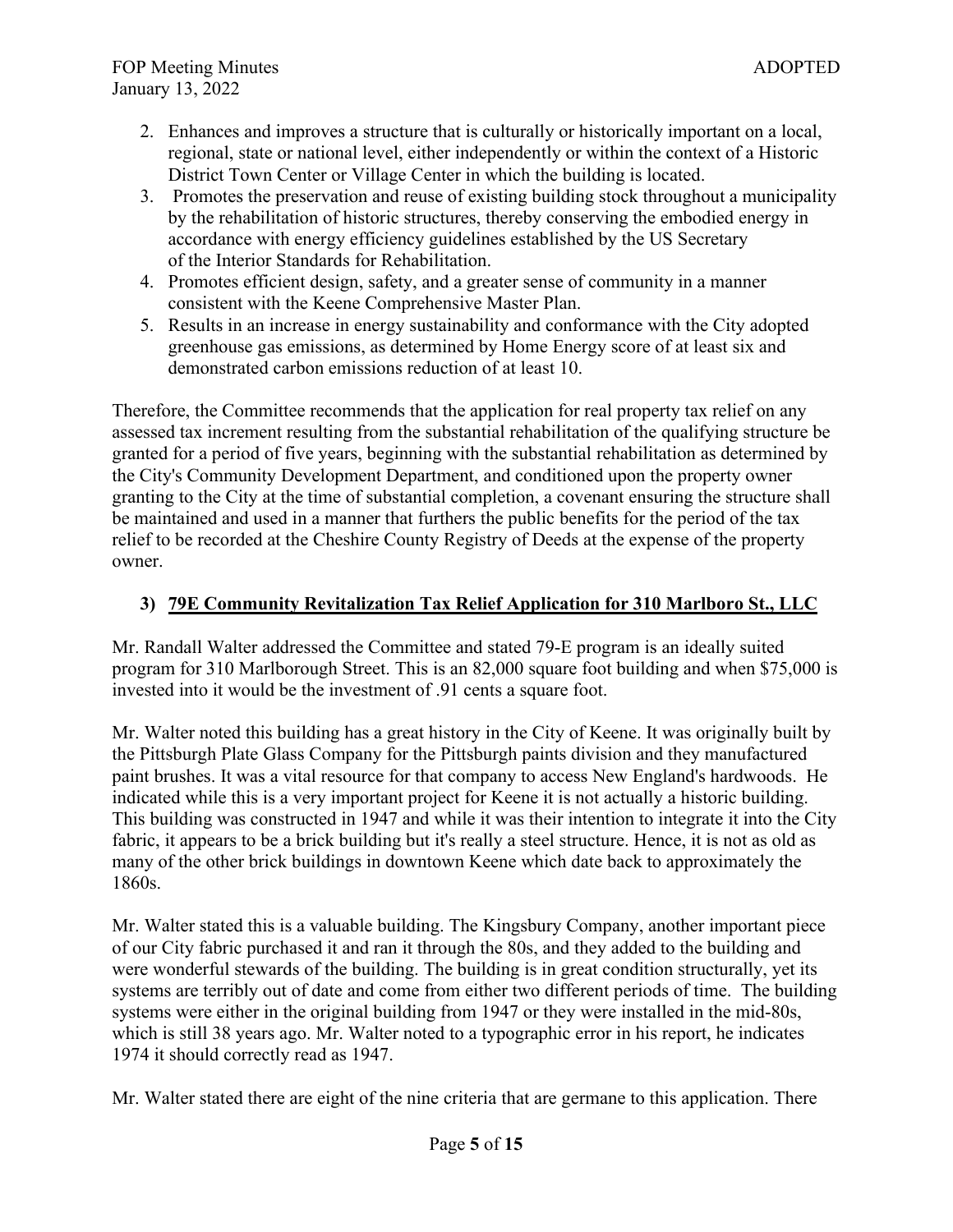will be around a million dollars' worth of investment going into the property in both installation of windows, heating and cooling systems and accessibility. The goal is to develop 310 Marlboro Street into a mixed use building from its previous owner occupied use. He noted when he purchased the building six months ago it had a 60% vacancy rate. It is now going to be moved into a much more vital, healthy, and stable building. However, all those uses require updates to codes.

Mr. Walter noted 310 Marlborough Street, LLC has already created one job. He has hired someone to help him with this process of the adaptive reuse of the building and it will undoubtedly create many more jobs for all the companies that are moving into 310 Marlboro Street. 16 leases have been signed in six months, some of those include Jack's Crackers, Saxy Chef is going to be relocating from Antrim, MC2 Charter School, Modestman Brewing, Lumens for Less etc. Some of these companies are outgrowth of Hannah Grimes Center for Entrepreneurship. Hence, what is being created here is an extension program where the graduates of Hannah Grimes will make 310 Marlboro Street a stable, thriving and sustainable community.

Mr. Walter went on to say that they have two art programs they intend to launch this year. The buildings have around 100 openings, 35 of those openings have been blocked over for different reasons. What they intend to do in 2022 is to create a rotating mural program, where a small number of people will curate applications to allow people to submit for paintings on those canvases which are about eight feet by nine feet each which will bring a real liveliness to the outside of the building. There is also a plan to create a seasonal gallery on the second story bridge off of the east side of the building.

Mr. Walter stated their biggest goal is to move this building off fossil fuels and achieve a carbon free result for this building. Given the low quality of the thermal envelope for the building this is an incredibly ambitious goal. He indicated they have a contract with Revision Energy to install solar. They are also in the process of contracting with Froling Energy and are currently filing an application with DOE for a grant to help fund a biomass boiler system. Mr. Walter noted that item is not part of this proposal, it came along after this proposal was submitted. It was the result of an energy audit recently completed. There is an 8,000 gallon oil tank in a rentable space. It is their intention to remove that tank and replace the oil boilers with biomass and solar. Over a two year timeframe, investments to achieve these energy goals will range from \$900,000 to 1.8 million dollars.

He explained their request for a five year tax period is really threefold. The first is that most of these efforts have anywhere from seven to 11 year payback in the industry. The second is that the applicant is going to reinvest even more into this building. The third is to look at this building as a startup which can accelerate more quickly and reinvest their money into other things which he felt was the spirit of 79-E. This concluded Mr. Walter's presentation.

Councilor Chadbourne felt this was an exciting project and stated she would definitely support it. She indicated it fits in with the vision of Marlboro Street.

Councilor Lake noted he does not see solar panels on page three of the application and asked whether the extent of the tax relief is limited to the number of things that are on page three or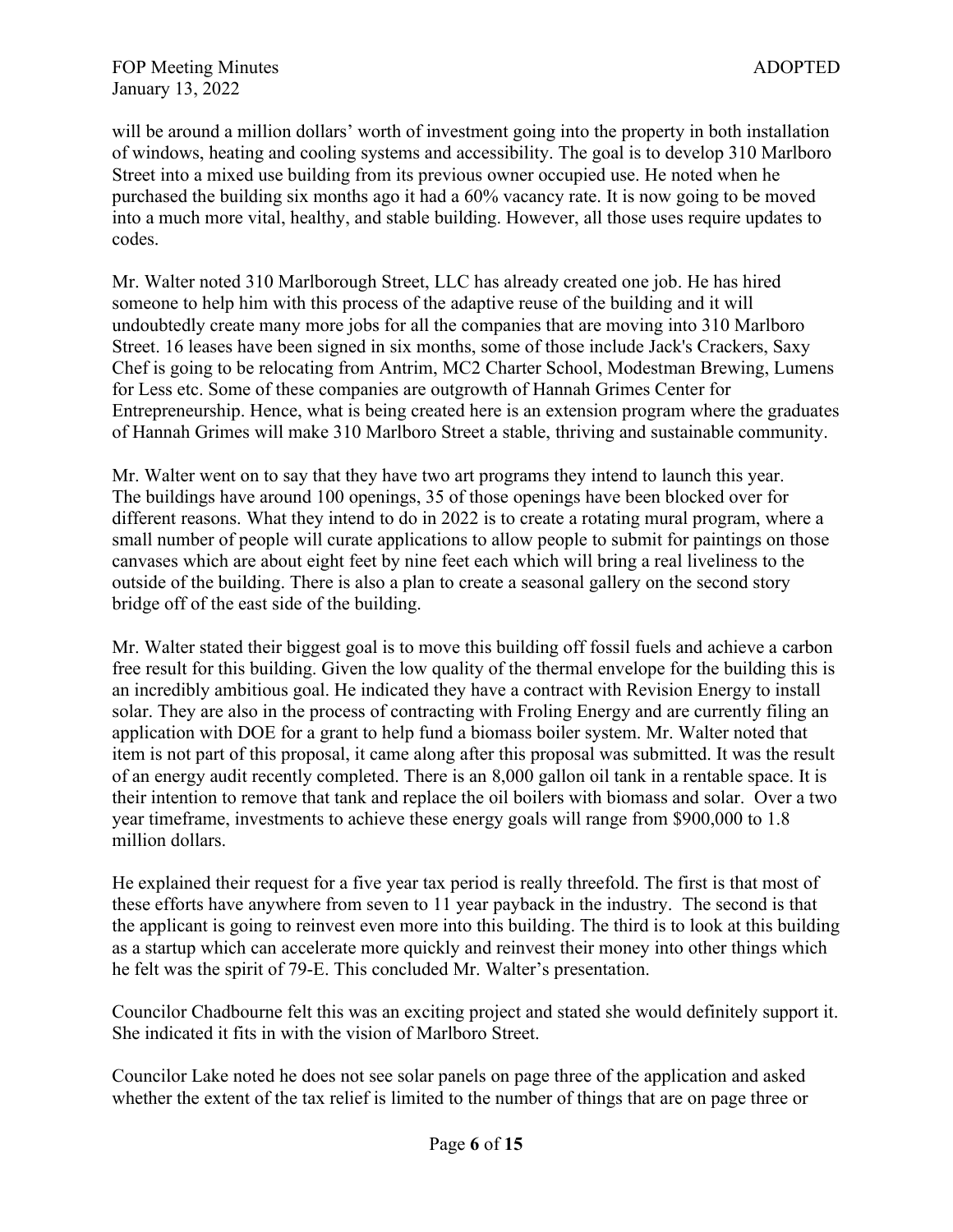whether the solar panels will be included in it. Mr. Langille stated the solar panels are mentioned in the write up and it would be the intention of the City to honor that - ultimately if the City has to enter into a covenant with the applicant, it will explain all the public benefits that are met, and the applicant is held to that covenant to make sure that those things are met.

Chair Powers asked whether the Plate Glass Company and the current home health care property were both part of the Kingsbury property at one point. Mr. Walter stated he wasn't sure he can speak to that as he wasn't sure but recalls that two owners ago, Don Brown owned them both. He added the adjacent building the Home Health Care Services Building is not a metal building which is what was expected from that earlier era but felt they were used together via the bridge.

Councilor Remy made the following motion, which was seconded by Councilor Chadbourne.

On a 5-0 vote, the Finance, Organization and Personnel Committee recommends granting a period of five years for this application.

Councilor Remy made the following motion, which was seconded by Councilor Chadbourne.

On a 5-0 vote, the Finance, Organization and Personnel Committee recommends the City Council determine that structure proposed for redevelopment located at 310 Marlborough Street is a qualifying structure as defined by RSA 79E; that the structure is not within a currently defined tax increment financing district; that the structure is not a residential project subject to an election for tax assessment relief under the low income housing tax credit program of RSA 75- 1a; that the proposed rehabilitation cost estimates exceed the threshold amount of \$75,000 and constitutes substantial rehabilitation; that at least \$5000 of the total rehabilitation cost is devoted to energy efficiency and according to the US Secretary of the Interior Standards for Rehabilitation; that the proposed rehabilitation is consistent with the City's Master Plan; and that the rehabilitation provides the following public benefits as required by Resolution R-2018-33:

- 1. Enhances the economic vitality of downtown areas.
- 2. Promotes efficient design safety and a greater sense of community in a manner consistent with the Keene Comprehensive Master Plan.
- 3. Adds to the City's employment base by creating at least one new full time job in the downtown area.
- 4. Directly supports the integration of public art in the downtown,
- 5. Promotes development of a sustainable building stock in the downtown that achieves a nationally or internationally recognized green building standard.

Therefore, the committee recommends the ability for real property tax relief on any assessed tax increment resulting from the substantial rehabilitation of the qualifying structure be granted for a period of five years, beginning with a substantial rehabilitation as determined by the City's Community Development Department and conditioned upon the property owner granting to the City at the time of substantial completion, a covenant ensuring that the structure shall be maintained and used in a manner that furthers the public benefits for the period of the tax relief to be recorded at the Cheshire County Registry of Deeds at the expense of the property owner.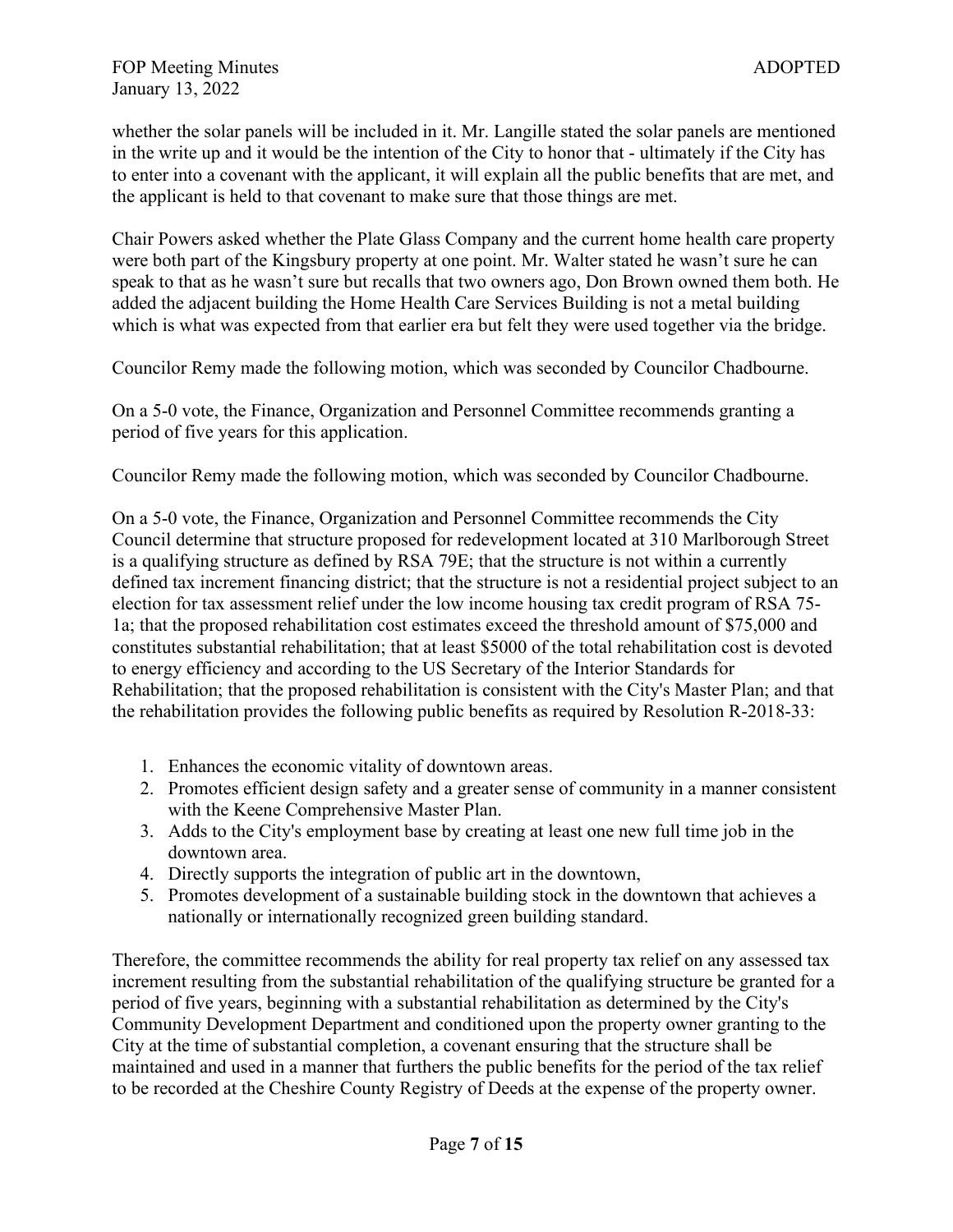## **4) Keene Young Professionals Network - Taste of Keene - Use of Surplus Community Event Funding**

Councilor Remy stated he had a conflict of interest with this item, both as the person who is presenting and as the Events Chair for this organization.

On a 5-0 vote, Councilor Remy was recused from this application.

Councilor Madison stated he serves on the Board for Keene Young Professionals but does not hold a leadership and his role is more in the volunteer capacity. Councilor Lake felt this is more of a gray area and recalled being involved in a project recently where he wasn't in leadership position but was involved in some fashion in the project and had to recuse himself and based on that precedent he would have to lean towards having a conflict. Councilor Chadbourne agreed.

On a 4-0 vote, Councilor Madison was recused from this application.

Councilor Remy began the presentation and stated this will be a great event to hold in June when it is a little warmer to be able to get people out. He stated overall the event went really well last year and he is hoping for the same success again this year. He added that are coordinating with Art Walk this year which is different from last year, when both events happened on the same day by accident. He indicated they are still in the planning stages of the overall event, but from the City's perspective they are looking for the similar shut down of City property and similar occupancy from restaurants and beverage tents on City property. Last year there was an approval of up to \$17,000 based on what was available from the large number of events that were cancelled due to the pandemic. He indicated they don't expect that level of support will be available again this year, but he was hoping this Committee could consider allocating any unspent event funds to this event to help offset the costs of City services. They are not seeking a direct cash contribution from the City for the event.

Alana Fiero, President of Keene Young Professionals Network thanked the Committee for considering this event which was a success last year and they are looking forward to doing it again.

The City Manager stated the Keene Young Professionals did not keep any of the funds that were raised last year and that was really a large part of the consideration when the Council was considering the community event status; the money went back to all the local restaurants that participated, which was a great help to them. She indicated staff has reviewed the community event budget this year and while there is only one event that is scheduled to be canceled, there is approximately \$6,000 in the budget as surplus. Last year, the cost of City services to hold this event was at approximately \$9,000. The Manager stated there isn't enough to completely offset the cost of City services but there is enough in the budget to offset should the Council approve.

Councilor Lake clarified the amount that would need to be covered beyond what the City has available, whether that was going to be covered by the proceeds from the event or whether the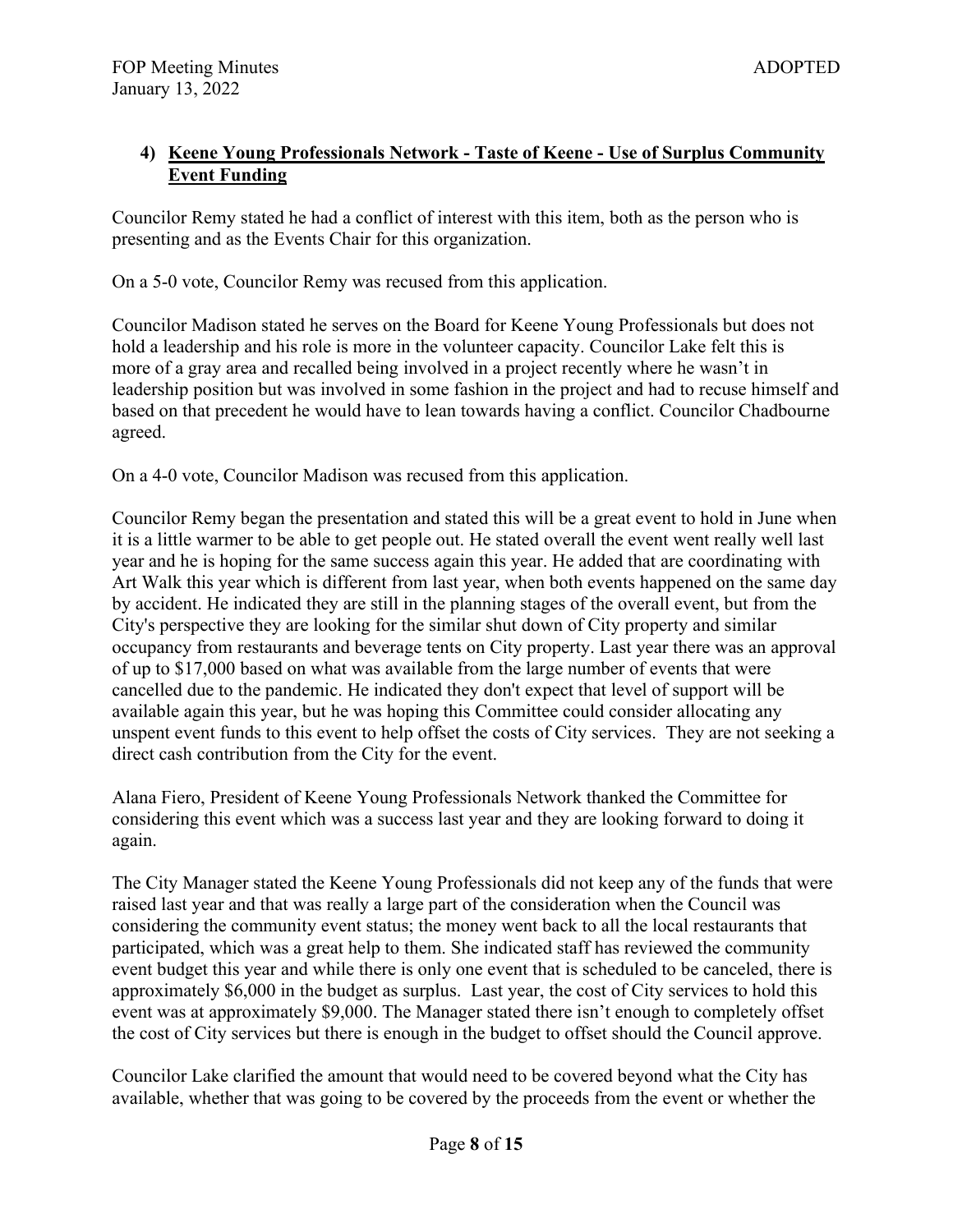Keene Young Professionals has that amount in their budget. Councilor Remy stated they would hope to have sponsorship coverage from outside the City for those funds.

The Manager stated this is Keene Young Professionals' second year to hold their event. After this year they would be able to apply for community event status and go through the same processes, similar to how other groups that are requesting support from the City.

Councilor Chadbourne thanked the presenters for bringing this item forward and stated she supports this organization. Councilor Lake stated he is also excited to see this event come back and he hoped it would be an annual event. The Manager stated she too has received positive feedback from both the business owners and people who attended the event.

Councilor Chadbourne made the following motion, which was seconded by Councilor Lake.

On a 3-0 vote, the Finance, Organization and Personnel Committee recommends that unspent funds from the City's FY 22 community event budget be used to help offset the cost of City services for the Keene Young Professionals Network Downtown Summer Food Festival tentatively scheduled for either June 4 or June 5, 2022. Costs over the above available funds will be the responsibility of the Keene Young Professionals Network.

# **5) Radio Reprogramming Grant Reimbursement - Deputy Fire Chief**

Deputy Fire Chief Jeff Chickering was the next speaker. Deputy Chickering stated on January 16 2020, the Keene Fire Department was informed by the Department of Safety that they had successfully completed the survey and submitted the memorandum of understanding signed by the City Manager for the radio reprogramming grant. He indicated the FY 2019 grant provides funds to the Department of Safety to establish and implement the reimbursement program to assist public safety agencies upgrading their radios through standardized interoperable reprogramming for use with the interoperable communication systems. The Keene Fire Department is required to maintain interoperability due to past grants and past equipment provided by the State. This grant will pay for radios to be reprogrammed and it maintains interoperability and ensures that any future updates will be provided.

Deputy Chickering stated the radio reprogramming has been completed as of November 22, 2021 at a cost \$1,400 dollars. The Department is expected to pay the bill to the vendor and then make a request to be reimbursed.

Councilor Lake made the following motion, which was seconded by Councilor Chadbourne.

On a 5-0 vote, the Finance, Organization and Personnel Committee recommends that the City Manager be authorized to do all things necessary to accept and spend \$1,400.00 awarded from the Department of Safety under the 2019 Homeland Security Grant for the radio reprogramming grant reimbursement initiative.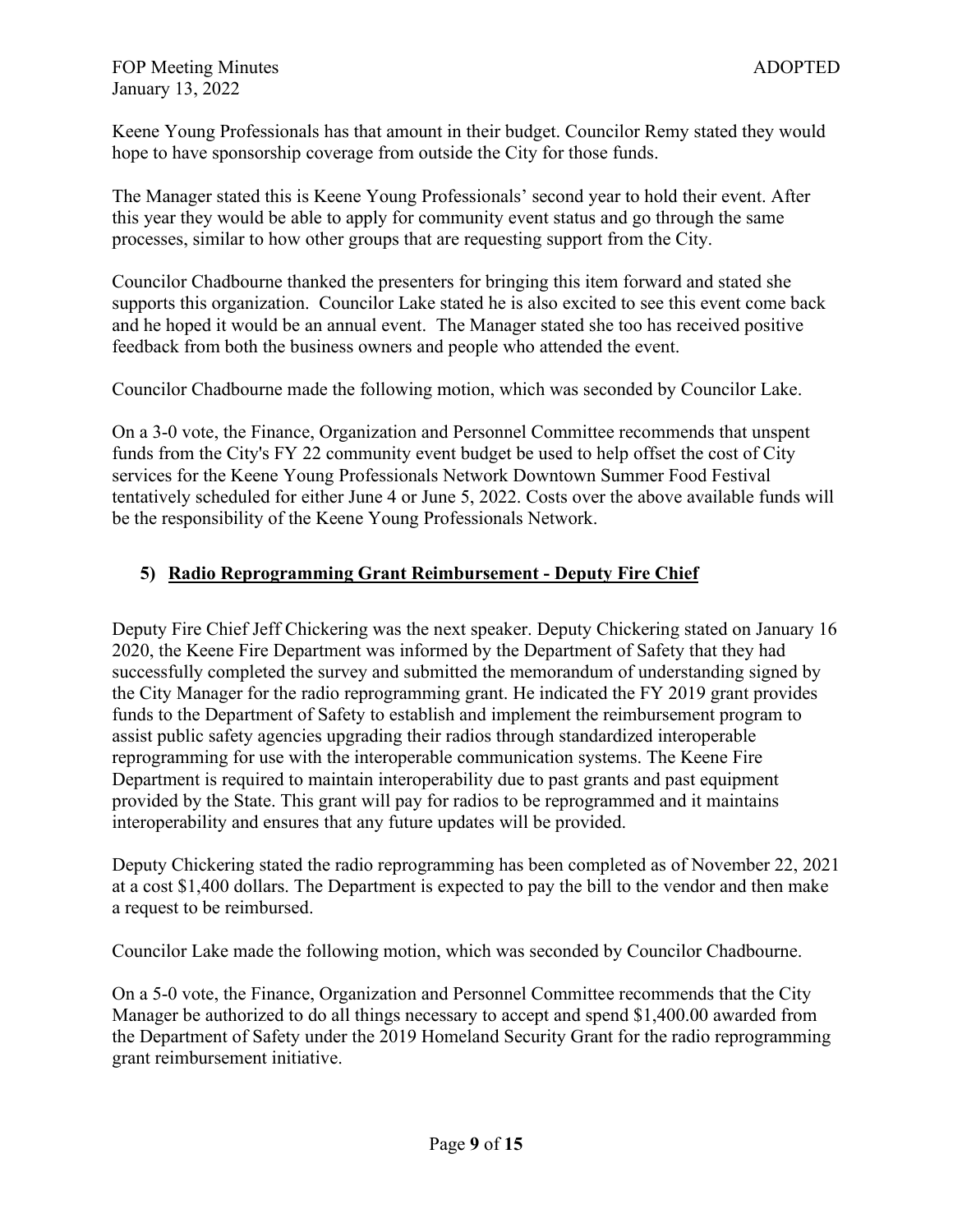# **6) Agreement for Leased Parking - Library Director**

Library Director Marti Fiske addressed the Committee and stated the library has been leasing four parking spaces at 67 Winter Street since October 2012. This property has been sold and the new owner is eager to continue the same agreement. Ms. Fiske stated these spaces are used by library staff who have mobility issues and by staff who are doing outreach such as loading and unloading vehicle, at times for multiple trips.

Employee parking is on Gilbo Street, which is two blocks away. In preparation, Staff did look at the parking history for the library with the Parking Director. There has been about five years with uneven history caused by several years of construction, and two years of a pandemic. There have been only about four months or so that the expanded space was actually starting to get up to normal operations for programs, before the pandemic happened. Hence, the library does not have an accurate history of what the parking needs are with the library in its new expanded size, full programs and full attendance. For that reason, staff does not feel it is a good idea to remove any of the existing parking in this area right now.

Ms. Fiske stated she would like to have the lease continued and then wait until at least 18 months of history of true post pandemic, full services history before making any changes on the existing spaces. Councilor Chadbourne felt what is being proposed is reasonable and certainly would support it.

Councilor Madison made the following motion, which was seconded by Councilor Lake.

On a 5-0 vote, the Finance, Organization and Personnel Committee recommends that the City Manager be authorized to do all things necessary to negotiate and execute an agreement with Millar Realty, LLC for the lease of four parking spaces at 67 Winter Street.

### **7) Winchester Street Reconstruction Project - Contract Change Order - City Engineer**

City Engineer Don Lussier and Public Works Director Kurt Blomquist were the next two speakers. Mr. Lussier stated this project is the Upper Winchester Street project. This is a contract change order with McFarland Johnson specifically related to their expert witness services. A year ago the City Council voted to authorize the acquisition of certain parcels of land through the eminent domain process. Those procedures started last February and the City has been working through the process. Unfortunately, one of the impacted property owners is challenging the City's taking on the grounds of necessity and net public benefit. That question of whether the project is needed and a benefit to the public has been referred to the Superior Court to decide.

Mr. Lussier stated McFarland Johnson is the design engineer for the project and the City has asked them to assist in providing expert witness at that Court proceedings. When the City developed the contract with them for that work, staff was estimating what level of effort they would be required. The City expected them to review the opposing side's expert witness report, write their own expert witness report to submit to the Court and provide a couple of days of testimony at trial. However, during pre-trial, they ended up writing three different reports in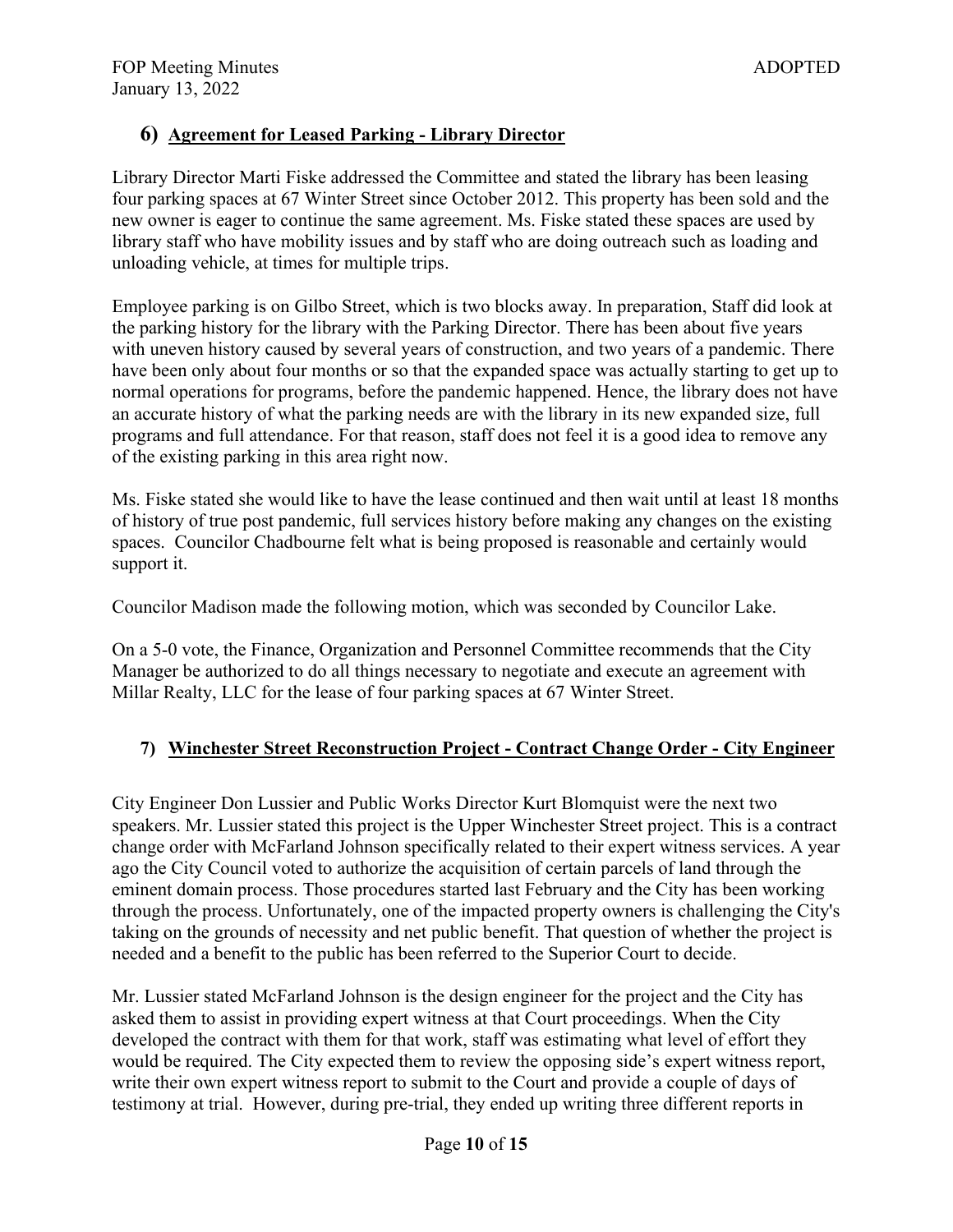response to various filings. At the present time, it is five days into the trial with two more days scheduled next week. Hence, the scope of their efforts has gone well beyond what the City originally anticipated. As a result, staff is requesting an additional \$12,000 to cover the costs of their services.

Councilor Chadbourne asked where these funds would come from. Mr. Lussier stated the funding would come from the already appropriated project budget. At this point, the only request is to authorize the change order in the contract. The City recently got bids for the construction of that project, the consultant is evaluating those and doing their analysis and it has to be reviewed by DOT. Depending on what all of the final numbers are, the City may end up having to come back to Council to appropriate additional funds for the project. He went on to say this project is federally funded, so it is one of those 80/20 projects. The net cost of the City taxpayer for this change order would be \$2,400.

Councilor Remy made the following motion, which was seconded by Councilor Chadbourne.

On a 5-0 vote, the Finance, Organization and Personnel Committee recommends that the City Manager be authorized to do all things necessary to negotiate and execute a change order with McFarland Johnson for professional services associated with the Winchester Street Reconstruction Project, for an amount not to exceed \$12,000.00.

#### **8) Colony Court Sewer Replacement Project - Engineering Change Order - City Engineer**

Mr. Lussier stated this next project is for the Colony Court sewer replacement project. Colony Court is one of those large sewer projects in the CIP and falls under the Sewer Improvement Program. It also includes sections of Chase Place, Ellis Court, and all the way to Gilsum Street.

The construction began last summer and the contractor got about 65% of the contract work completed. Unfortunately, they ran into some underground conditions the City was not expecting. Geotechnical borings were part of the design of the project and they were aware soft clay soil will be an issue. This was true on Wright Street and the contractor had methods of dealing with that. Once they got into the off road section (the section which is about 500 feet off the project that runs behind the houses on Colony Court), the character of the underground soil was remarkably different; it was acting as a fluid.

The consultant has evaluated the conditions and has come up with some alternatives as they are not able to install the project as it was designed. The alternatives are going to fall into two categories: either improving ground conditions along the original sewer alignment where the sewer is today, which would most likely entail trench protection or reroute the sewer, most likely along Colony Court itself. This has its own challenges; even if the ground is better, the elevations are higher so the trench would be much deeper which obviously affects project costs. Their work will include doing some additional geotechnical borings, both on Colony Court and in the area where they have run into trouble. Most likely, the construction costs will go up at least by 10% of the original contract.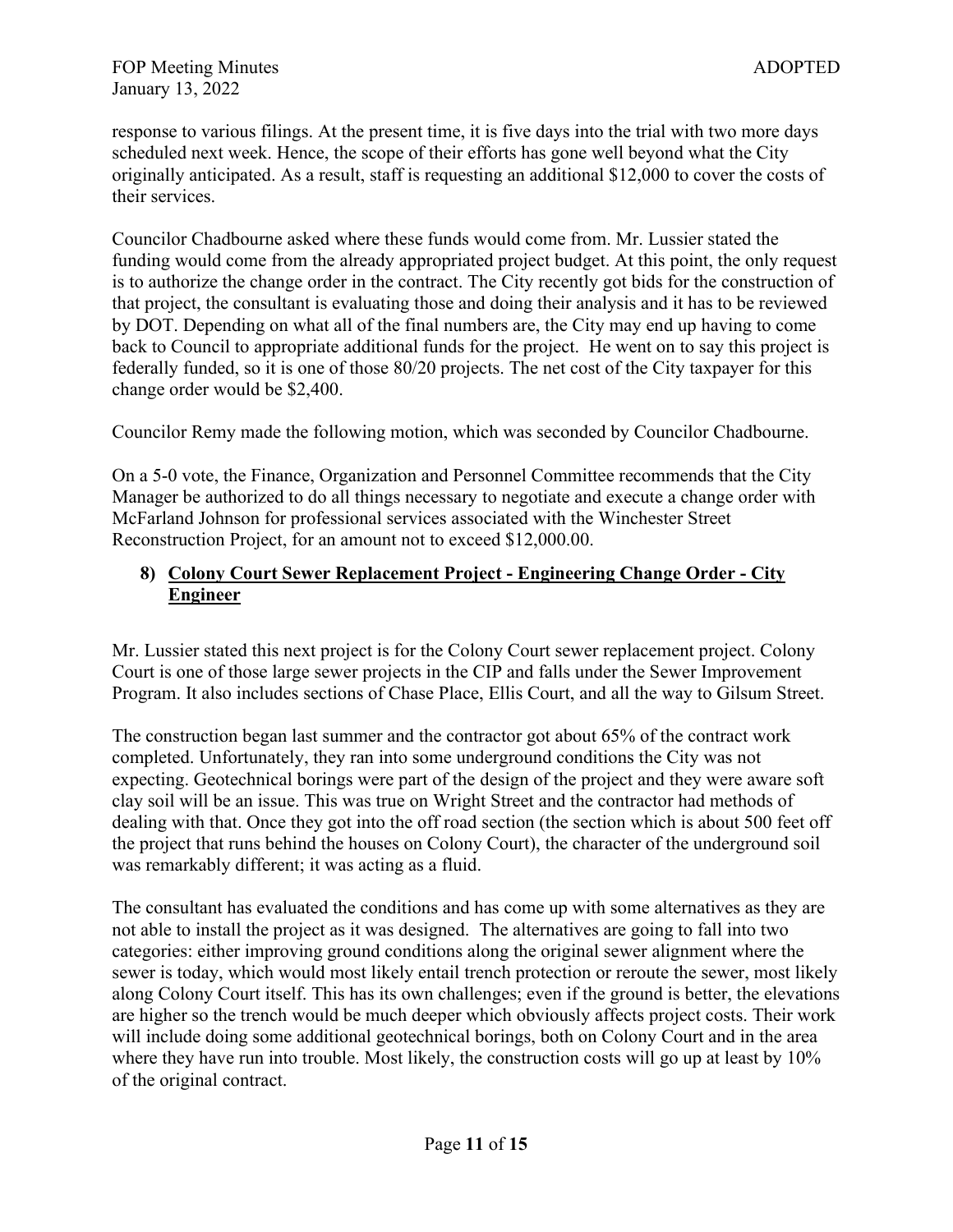Councilor Chadbourne made the following motion, which was seconded by Councilor Remy.

On a 5-0 vote, the Finance, Organization and Personnel Committee recommends that the City Manager be authorized to do all things necessary to negotiate and execute a contract change order with Dubois & King for engineering and technical services on the Colony Court Sewer Replacement Project, for an amount not to exceed \$72,000.

# **9) Lower Winchester Street Reconstruction Project - Project Agreements - City Engineer**

Mr. Lussier addressed the Lower Winchester Street project next. He indicated the City Council appropriated funds in FY 22 to begin the design work for this project. This project is another 80/20 project, participating with Federal highway money. Design work will begin in short order. Because of the Federal funding, the City has to enter into an agreement with DOT. Mr. Lussier stated with this project there is an issue; the Town of Swanzey and the Southwest Regional Planning Commission approached DOT and proposed the scope of the City's project be extended beyond the municipal boundary to include the first 500 feet into the Town of Swanzey. This is so that the City's work will have a cohesive tie into the improvements that have already been completed in Swanzey. Similarly, the pedestrian and bike facilities the City is going to be constructing on its side would continue into Swanzey most likely up to the Market Basket entrance.

Because the work now crosses town boundaries, there has to be an agreement between the City and the Town of Swanzey, which will define each of our roles and responsibilities; how the costs will be shared, and how administration and governance of the project will be done. What has been decided in draft terms, is that on the design of the project, Swanzey will pay a fixed portion of the total design costs based on what the estimate the construction values will be relative to each other. The work in Swanzey will be a very small percentage of the work compared to the work planned in Keene, which includes roadway reconstruction, widening of sidewalks, bridge replacement etc. When we get into construction, Swanzey will be expected to pay the 20% share for anything that happens on their side of the line.

The City will be the project administrator and the town is going to appoint a project liaison, so there is a single point of contact with the town. The City has suggested that the town have two representatives on what the staff is anticipating to be a Mayor appointed ad hoc Steering Committee for the project, similar to what was done with the Upper Winchester Street project. The Manager added anything that is built on the Swanzey side of the line, they would be responsible for in terms of maintenance in the future.

Mr. Lussier added because Keene is one of the municipalities that is subject to urban compact requirements, they are responsible for maintaining the State highway in certain sections, which is the case on Route 10 south of Route 101, Route 12 south of Route 101, and Route 12 A.

The Chair clarified the timing for this project is a couple years away. Mr. Lussier stated the construction funds are in the State budget for FY25 and 26.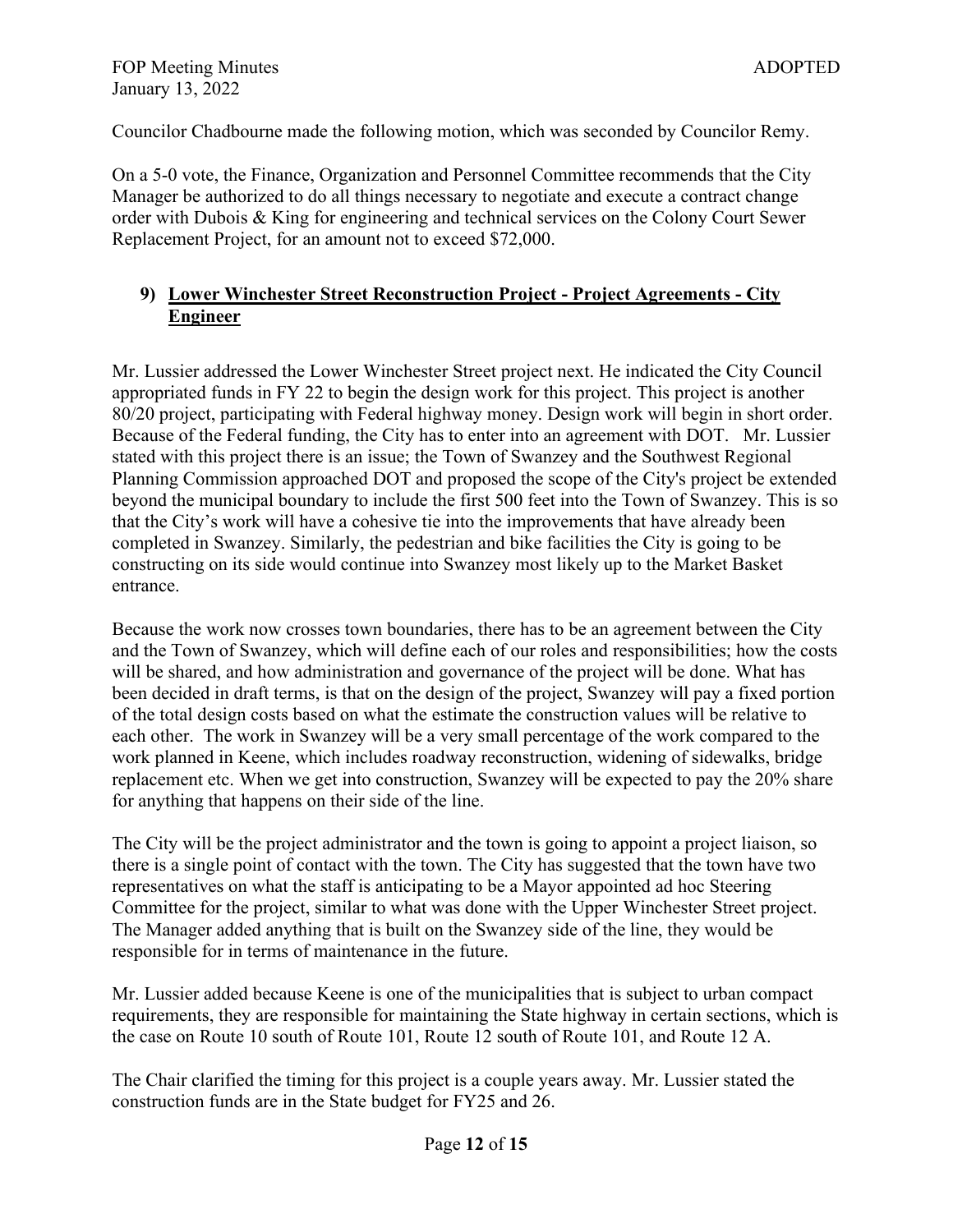Councilor Lake made the following motion, which was seconded by Councilor Madison.

On a 5-0 vote, the Finance, Organization and Personnel Committee recommends that the City Manager be authorized to do all things necessary to negotiate and execute an inter-municipal Agreement with the Town of Swanzey relative to the Lower Winchester Street Reconstruction Project (NHDOT Project No. 40666).

Councilor Lake made the following motion, which was seconded by Councilor Chadbourne.

On a 5-0 vote, the Finance, Organization & Personnel Committee recommends that the City Manager be authorized to do all things necessary to negotiate and execute a three-party Project Agreement with the New Hampshire Department of Transportation and the Town of Swanzey for the Lower Winchester Street Reconstruction Project (NHDOT Project No. 40666).

### **10) Wells Street Parking Facility - Design and Technical Services for Repair**

Mr. Lussier addressed the next item as well. The Wells Street parking facility is programmed in FY 22 for a series of minor repairs. Those repair needs were identified in a 2018 structure evaluation. They included a number of different things like painting rusted metal, minor concrete repairs, light fixtures that needed to be replaced etc. Last year staff saw some concrete damage areas that have deteriorated and in some cases the concrete actually fell from the ceiling of the garage onto vehicles below, causing some property damage.

As part of the upcoming CIP, staff is requesting to add some funds in FY 23 to complete a much more comprehensive repair project than was anticipated for FY22. What staff is requesting today is to take the money that the City planned on using for the repair work in FY22 to complete design work expected with the FY 23 money. This would allow the City to get the design started right away and be in a position where the design can be advertised in the spring and be ready to begin construction in July. If not, this work will miss the next construction cycle and Mr. Lussier stated he would not like to delay this work.

Councilor Chadbourne asked about the vehicles that were damaged. Mr. Lussier stated they were the private vehicles that were parked in the garage and there were insurance claims associated with the damage.

Councilor Madison made the following motion, which was seconded by Councilor Remy.

On a 5-0 vote, the Finance, Organization and Personnel Committee recommends that funds appropriated in FY 22 for miscellaneous minor repairs to the Wells Street Parking Structure be designated for design and technical services for a large scope of repair work.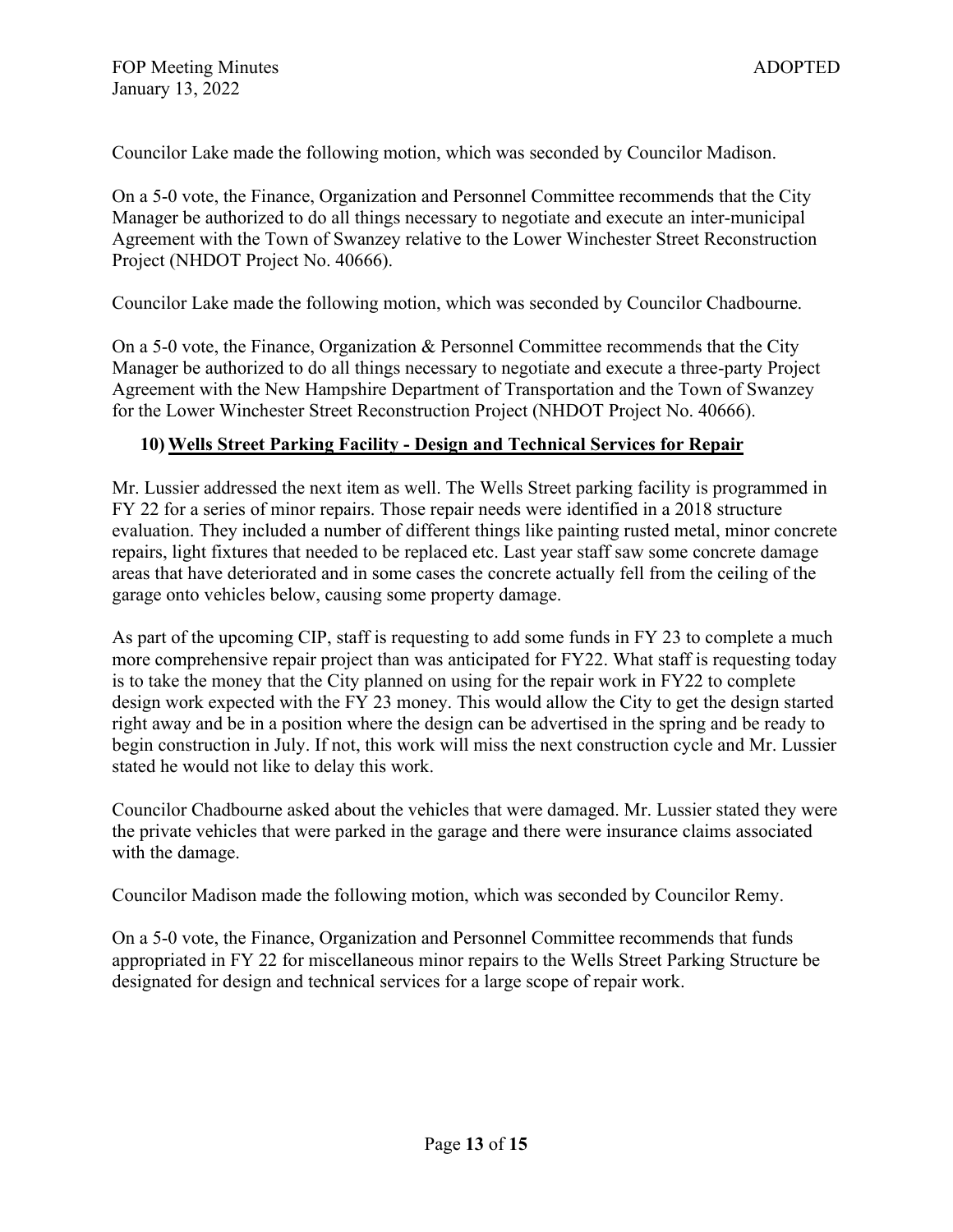## **11) Relating to Class Allocation and Salary Schedule Ordinance O-2022-01**

Asst. City Manager/Human Resources Director Beth Fox addressed the Committee next. Ms. Fox stated she is before the Committee to request moving forward with some adjustments to the City's salary and class allocation ordinance that applies to non-union employees.

The City has six collective bargaining units and a group of non-union employees. The collective bargaining units' salaries, wages and benefits are governed by those negotiated collective bargaining agreements which are approved by the Council. However, the non-union employees' salary and benefits are determined by City Ordinance.

Ms. Fox stated the Ordinance contains a few amendments. The first change is for probationary firefighters. Currently we have a graded scale for probationary firefighters depending on their education certification and licensure levels. As part of the City's strategy to reach higher and develop more paramedic level firefighters, the City would like to advance a paramedic only scale. This does not mean the City would be only hiring paramedics, but that the City could hire an employee who has a paramedic license and then do the training to bring them up to the firefighter 1, or firefighter 2 level within their probationary period. It takes two years to become a paramedic and it's about 250 hours to get the firefighter certification. But putting this change in place it would mean an individual would have done the more difficult part of their training first and then advance them to a firefighter. The HR Director noted the City is trying to increase its paramedic enrollment because of quite a few retirements in the recent past.

The second area being proposed to amend are in the Administrative Office Technical and Management Section scale of the Code. Those changes include:

1. Creation of an Audio Video Production Specialist. This position has been caused with the City taking over the audio/video responsibilities of its own public meetings. This position would be focused on those responsibilities. Currently this is temporary employment agreement position.

2. IT department - The City has an employee in the IT Department who came from Public Works, and who spent a few years in IT and is now back in Public Works as the Transportation and Stormwater Management Manager. This change required the City to look at the IT Department and identify a need to increase the skill level of its technical support position; in addressing security needs of the organization which are ever increasing. The proposal is eliminate the current Technical Support Specialist position and establish an IT Systems Specialist position which is two grades higher than the existing position.

3. Public Works - Since July of 2018, the City has had an employee who has been acting in the capacity of a Water Sewer Manager. The City will be in short order onboarding a Water Sewer Manager and he will be going through a process to obtain a license. What is also being proposed is a change to the Water Treatment Plant or the Wastewater Treatment Plant Manager that they will have a requirement to be a secondary holder of a treatment or collection license for the utility they don't have primary responsibility for. This will allow the City to have two employees in the organization that have the necessary licenses. This position will be reclassified by one